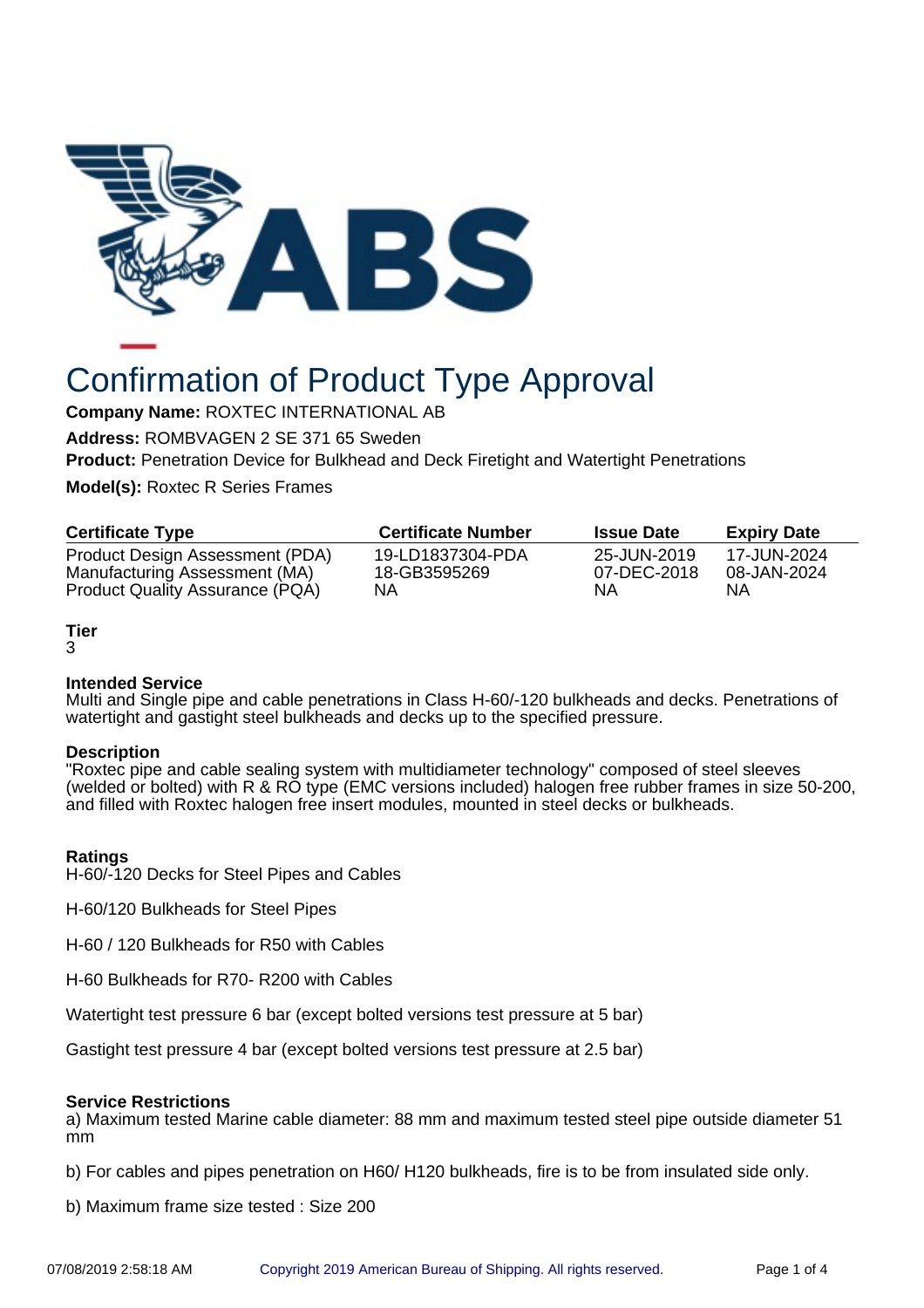c) Minimum frame size tested: Size 50

d) Not to be used in tank boundaries.

e) Tested with Marine Power/ Instrumentation/Control Cables.

f) Insulation material is to be H-60/-120 approved type and installed in accordance with the manufacturer's ABS approved installation drawings S1540305 Rev A , S1540306 Rev A, S1014912 Rev A, S1014914 Rev A ( as applicable to the division) to the satisfaction of the Surveyor.

g) Unit Certification is not required for this product. If the manufacturer or purchaser request an ABS Certificate for compliance with a specification or standard, the specification or standard, including inspection standards and tolerances, must be clearly defined.

#### **Comments**

a) All seal type should be installed in accordance with the manufacturers instructions in accordance with ABS approved installation drawings.

b) Watertight or fire rated bulkheads or decks for cable penetrations are to be examined and tested as per ABS Marine Vessels Rules 3-7-1/Table1 and 4-8-4/29.15.

c) When requested to be used in watertight bulkheads on passenger ships or special purpose ships, the penetration system has to comply with the requirements given in SOLAS Ch. II -1 Reg. 13.2.3 (Consolidated Edition 2014). This approval of penetrations passing through watertight bulkhead is not to be construed as a substitute for flag Administration's approval for the purpose of SOLAS (Consolidated Edition 2014).

d) The product or packing is to be marked with name of manufacturer, type designation and fire rating.

e) The Manufacturer has provided a declaration about the control of, or the lack of Asbestos in this product.

#### **Notes, Drawings and Documentation**

SP Fire Test Report Numbers P601739, P601740 both dated 28 June 2006

CTO Fire Test Report Numbers RS-19-B-036-E & RS-19-B-037-E both dated 21 March 2019

SWRI Fire Test Report Number 01.24214.01.002 dated 14 February 2019

DNV Inspection Report Nos.:MLM 010238 (30 August 2001) , MLM 010247 ( dated 28 September 2001)

Insulation/Installation drawings No:

Drawing No. S1540305, Revision: A- Deck/ Bulkhead H-120, Cables

Drawing No. S1540306, Revision: A,- Deck/ Bulkhead H-60, Cables

Drawing No.S1014912, Revision: A- Deck/ Bulkhead H-60, Pipes

Drawing No. S1014914, Revision: A- Deck/ Bulkhead H-120, Pipes

### **Term of Validity**

This Product Design Assessment (PDA) Certificate 19-LD1837304-PDA, dated 18/Jun/2019 remains valid until 17/Jun/2024 or until the Rules or specifications used in the assessment are revised (whichever occurs first).

This PDA is intended for a product to be installed on an ABS classed vessel, MODU or facility which is in existence or under contract for construction on the date of the ABS Rules or specifications used to evaluate the Product.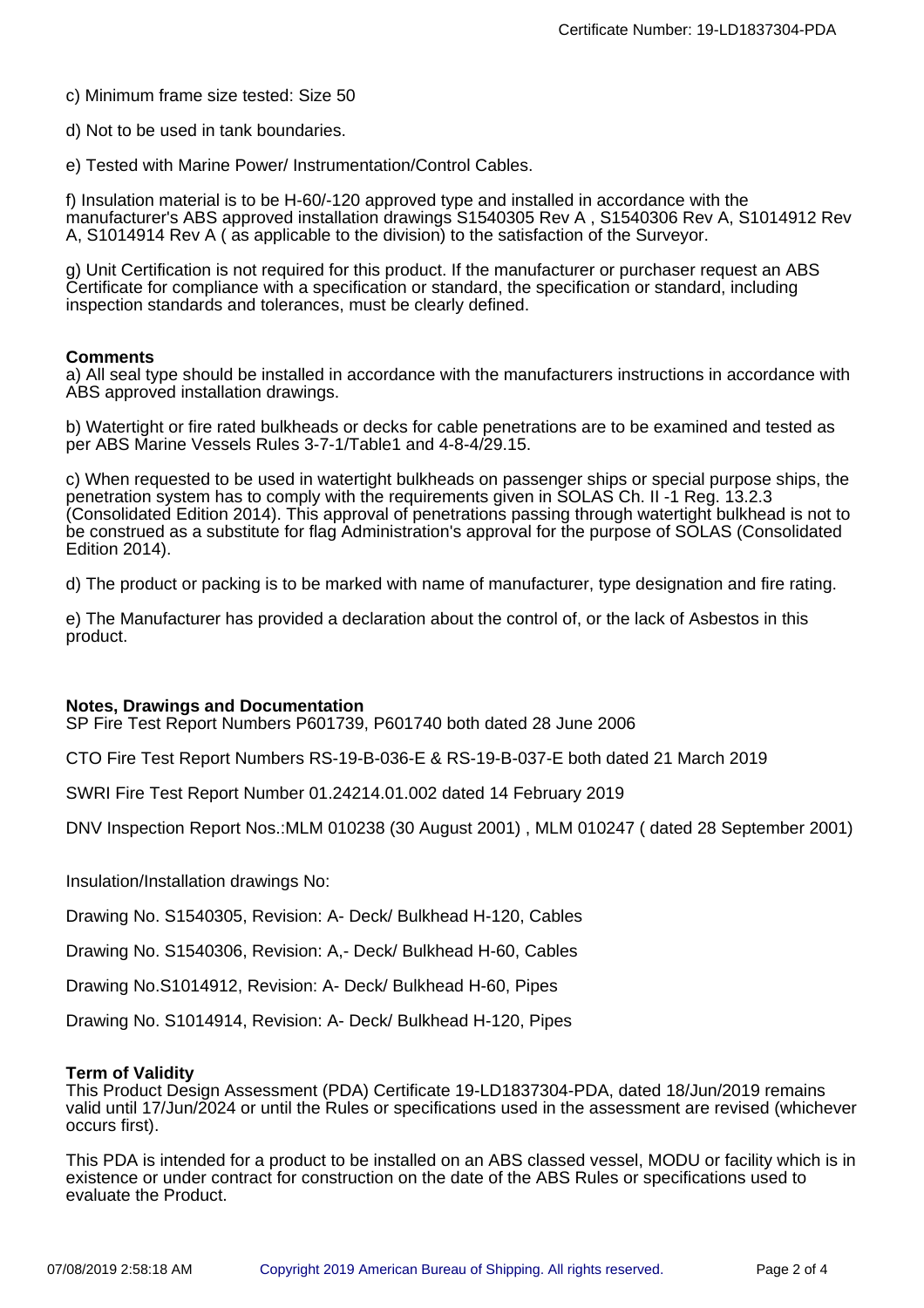Use of the Product on an ABS classed vessel, MODU or facility which is contracted after the validity date of the ABS Rules and specifications used to evaluate the Product, will require re-evaluation of the PDA.

Use of the Product for non ABS classed vessels, MODUs or facilities is to be to an agreement between the manufacturer and intended client.

# **ABS Rules**

2019 ABS Marine Vessels Rules 1-1-4/7.7, 1-1-A3, 1-1-A4, 4-6-2/9.7, 4-8-4/21.13, 4-8-4/29.15 2019 ABS Facilities on Offshore Installations Rules 1-1-4/9.7, 1-1-A2, 1-1-A3 and 3-8/9.13, 3-8/9.15 2019 ABS Mobile Offshore Unit Rules 1-1-4/9.7, 1-1-A2, 1-1-A3, 4-2-1/11.15, 4-3-3/5.13.1, 5-1-1/3.5

## **International Standards**

IMO 2010 FTP Code (2012 Edition) , Annex 1, Part 3 with Norwegian Petroleum Directorate H Class Temperature Curve

#### **EU-MED Standards** NA

## **National Standards**

Acts, Regulations and Provisions for the Petroleum Activities, Volume 2, Norwegian Petroleum Directorate, Issue June 1, 1999- For H Class Temperature Curve

### **Government Standards**

This PDA conforms to Transport of Canada requirements as per Transport Canada Policy Letter A8706-1 RDIMS#1961446.

#### **Other Standards** NA



Corporate ABS Programs American Bureau of Shipping Print Date and Time: 08-Jul-2019 2:58

ABS has used due diligence in the preparation of this certificate, and it represents the information on the product in the ABS Records as of the date and time the certificate is printed.

If the Rules and/or standards used in the PDA evaluation are revised or if there is a design modification (whichever occurs first), a PDA revalidation may be necessary.

The continued validity of the MA is dependent on completion of satisfactory audits as required by the ABS Rules. The validity of both PDA and MA entitles the product to receive a **Confirmation of Product Type Approval**.

Acceptance of product is limited to the "Intended Service" details prescribed in the certificate and as per applicable Rules and Standards.

This Certificate is valid for installation of the listed product on ABS units which exist or are under contract for construction on or prior to the effective date of the ABS Rules and standards applied at the time of PDA issuance. ABS makes no representations regarding Type Approval of the Product for use on vessels, MODUs or facilities built after the date of the ABS Rules used for this evaluation.

Type Approval requires Drawing Assessment, Prototype Testing and assessment of the manufacturer's quality assurance and quality control arrangements. The manufacturer is responsible to maintain compliance with all specifications applicable to the